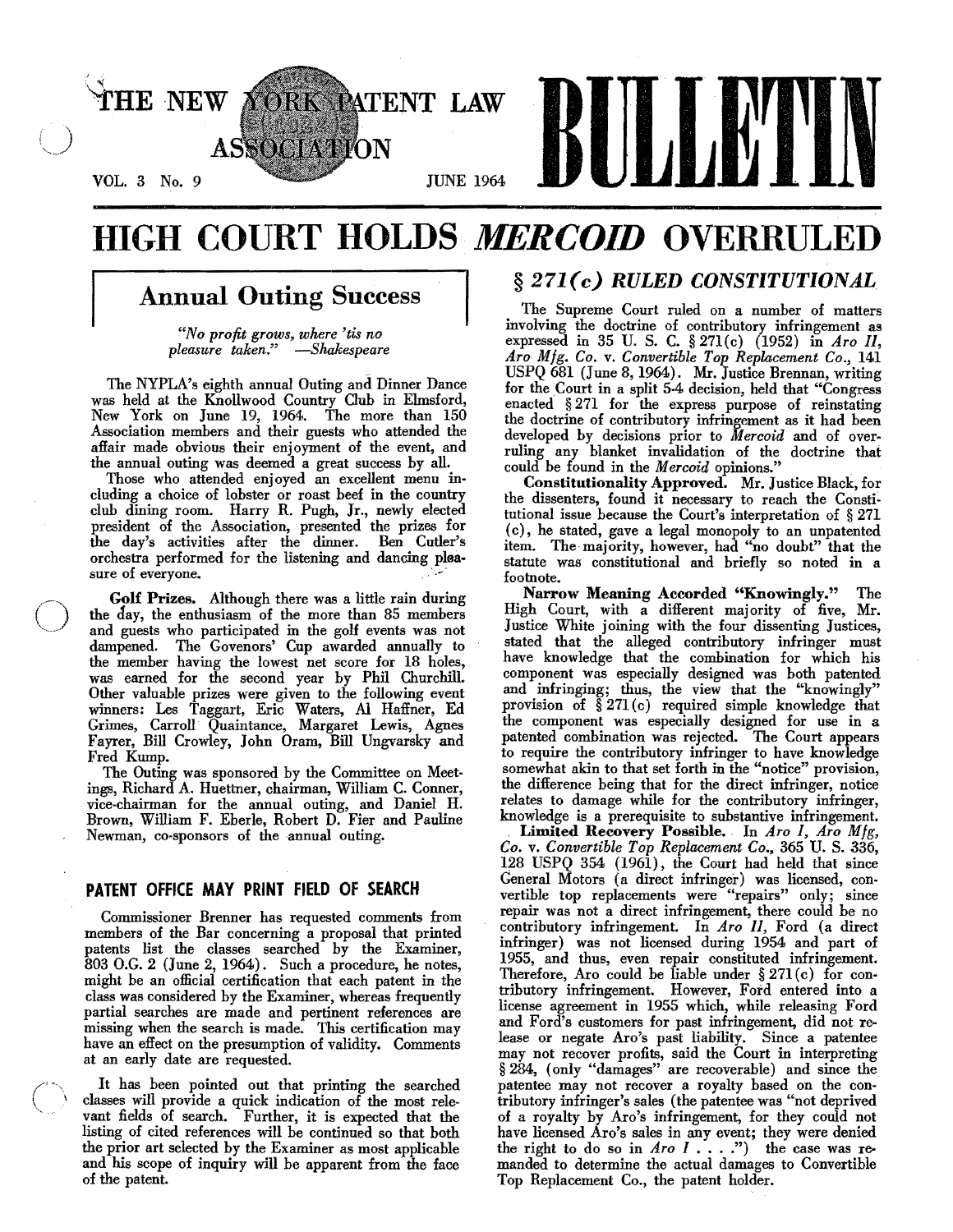The new decision that the Patent Office would no longer grant a filing date to an application presenting *photoprints or other copy* of a. drawing is a substantial departure from prior practice. It also appears to differ from Rnle 85 which states that "A drawing not executed in conformity thereto, may be admitted for examination...." Because of the suddenness of this change, on motion by Ernest F. Mamorek, Esq., and supported by R. Morton Adams, Esq., the members of The NYPLA present at the Annual Meeting on May 28, 1964 voted *unanimously* to request that the Board of Governors express the Association's concern over the adoption of this change. It was pointed out that this change would deprive patent applicants of substantive rights as to the effective filing dates of their applications. The problem is severe, particularly in the case of foreign applicants or those running close to the statutory bar date who must file informal drawings or lose their right to priority or even a patent.

Regardless of the merit of the proposed change, a rule, or at least an old custom, has been substantially altered by the Commissioner, without even a hearing or an opportumty for the Patent Bar to consider and comment. As a quasi-judicial agency, administrative rulings and decisions must be fair and speed of action is not a virtue in and of itself. As Judge Learned Hand said at 162 F.2d 893, 903  $(2nd Cir. 1947)$ :

"Speed and hurry ought to be the antipodes of judicial behavior.'

# *NYPLA. Joins in "Law Day, USA."*

On May 1, 1964, Richard L. Cannaday represented The NYPLA in a panel discussion on station WOR in celebration of "LAW DAY, USA", commemorating individual freedom under law and responsible citizenship. Appearing with Mr. Cannaday on Faye Henle's afternoon show, "Dollars and Sense", were Ephraim London, a general lawyer and Director of the New York Civil Liberties Union and Prof. Erwin O. Smigel, Professor of Sociology and Anthropology, Washington Square College, New York University and author of the recent book, "The Wall Street Lawyer."

In keeping with the theme of Law Day, the topics discussed by the panel included the place of the lawyer and his development and responsibilities in society, the prob· lems of specialization, the desirability of more personal contact with clients, and the preservation of the lawyer's individuality. Mr. Cannaday spoke particularly of the role of the patent lawyer in these areas, emphasizing the nature of the patent lawyer's background, training and activities.

# SUPPORT ABA HOST FUND

The NYPLA will act as host for the Patent, Trademark and Copyright Section of the American Bar Association when it holds its annual convention in New York City in August. To help defray expenses, each NYPLA member will receive an appeal for funds. We urge you to support this Host Fund. Make your check payable to "THE NEW YORK PATENT LAW check payable to ''THE NEW YORK PATENT LAW ASSOCIATION", and send it to: Joseph J. Previto, Esq., (WH 4·2590) 63 Wall Street (Room 3305), New York 5, N. Y.

# **REPORT FINDS NEED FOR PATENTS EVALUATION**

The Subcommittee on Patents, Trademarks and Copyrights, Senate Committee on the Judiciary, issued on May 1, 1964, its ammal report on the status of the United States patent system. The main thrust of the report was that the time had arrived for a serious reevaluation of the administration of the Patent Office and of the patent laws, with a view of catching-up with many long standing serious problems besetting the system.

The report stated that in recent years the attention which Congress had focused on the patent system had been principally directed at matters which were ancilliary to the problems of general patent prosecution and litigation. An example is the present interest in the establishment of a uniform Government policy regarding the disposition of patent rights in inventions arising from Government-sponsored research.

Review Required. As a first step, the Congress had charged the subcommittee with the responsibility of conducting a full investigation and examination of the administration of the Patent Office, and a complete review of the patent, trademark and copyright statutes. The present report was issued pursuant to that Congressional mandate.

The subcommittee, in initiating the review, found certain trends of considerable concern:

• The ever increasing Government expenditures for research and development, now \$15 billion annually, are not being reflected in the number of patents being filed, and the "spinoff" benefits from these expenditures have been disappointing;

• Many inventors, especially the independent inventor, have become disillusioned with the patent system due to such factors as the high cost of securing a patent, high mortality rate among litigated patents, and the great expense of litigating patent rights; and

<sup>~</sup>The backlog of more than 200,000 patent applications in fiscal 1963, including many disclosing complicated subject matter in new areas of technology, was still mounting.

Need For Reform. The subcommittee stated that it did not believe the present system could continue much longer, and that measures had to be taken to bring the examining system into accord with scientific realities. The recent increase in the number of Patent Office Examiners and sizable budget increases had not helped. The need for reform in the Patent Office was recognized, and a management survey by Earl Kintner was conducted, with Commissioner Ladd implementing a number of recommendations. Additional efforts should be devoted to improving Patent Office procedure.

Basic Changes Necessary. The subcommittee noted its concern with the current state of administration in the Patent Office. The departure of the Commissioner of Patents soon after an extensive reorganization added to the already existing serious problems. Larger budgets and more Examiners are not feasible answers. Congress must now consider what modifications in practices may be instituted without impairing the incentives to invent which are afforded by the patent system. A major activity of the Subcommittee in the future will be to explore possible areas where changes may be necessary and feasible.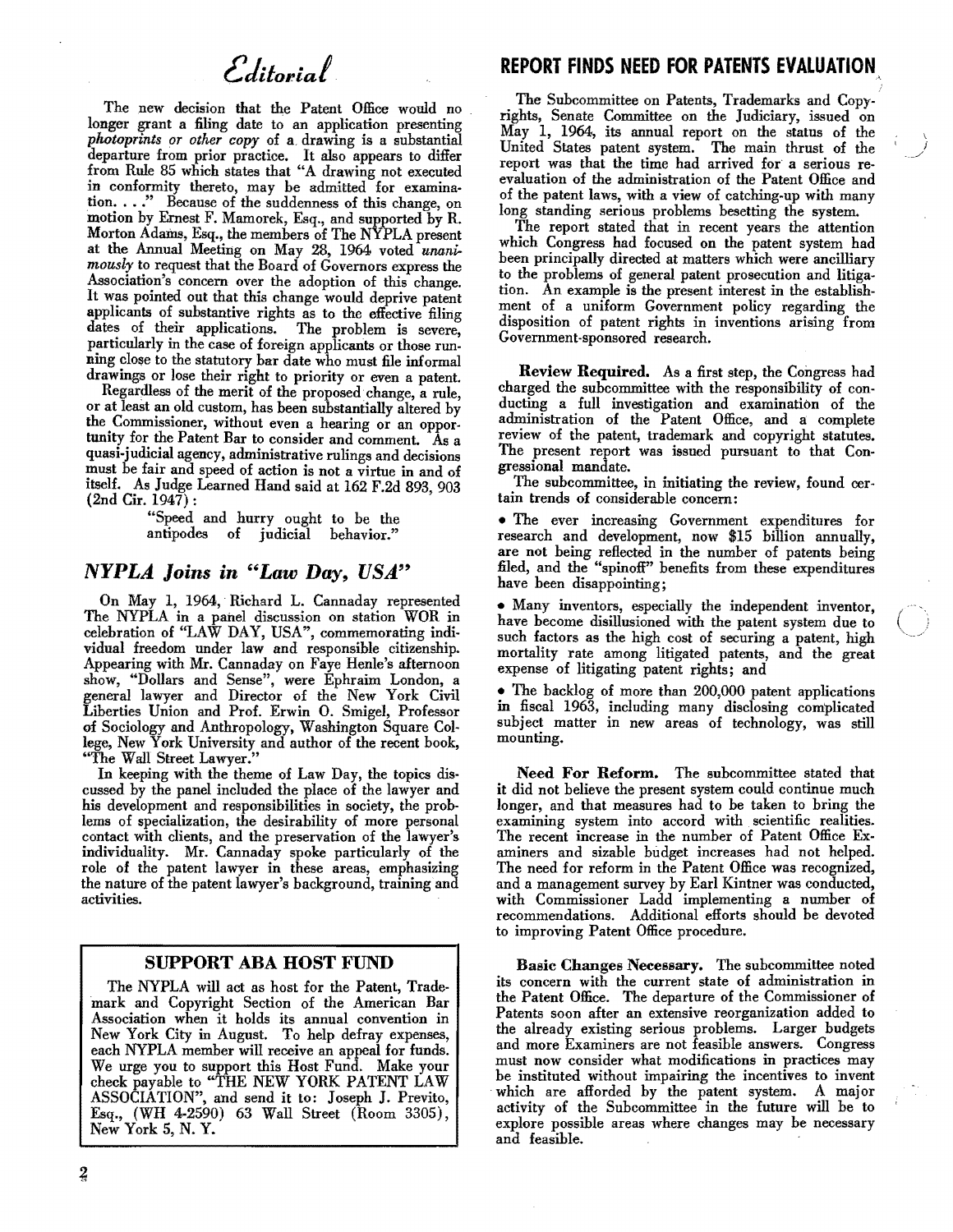# Editor, NYPLA BULLETIN

As a member-reader of your Bulletin (Vol. 3, No. 8, p. 3, May, 1964) I note your comment on the *Mogen David Wine Corp.* case, 140 USPQ 576 (CCPA 1964). May I correct some errors?

First, you say Mogen David was handed down *before*  the *Sears* and *Compco* cases. Mogen David was handed down March 12th (140 USPQ 575). Sears and Compco were handed down March 9th. What actually happened was that Mogen David was *decided* by the CCPA and the opinion put into the handing-down routine before the Supreme Court announced its decisions. Between the deciding and the handing down, no consideration was given to the Supreme Court's decisions or opinions.

Second, you report that it has been reported that rehearing has been granted by the CCPA. This is not so. The Patent Office has filed a request for reconsideration but no action has been taken on it yet.

#### Faithfully yours,

*(Editor's Note: Reconsideration was denied.)* -Giles S. Rich Editor, NYPLA BULLETIN

Public Law 88-292, an "Act to Amend Title 35 of the United States Code to Permit a Written Declaration to be accepted in lieu of an oath" was approved March 26, 1964. It certainly is none too early that such a provision should be enacted into law. It is hoped that the Commissioner will promptly implement this law by promulgating an appropriate rule or amendment to existing rules.

Before this law becomes part and parcel of the Rules of Practice, it may be appropriate to add a footnote to its passage and especially to the need for its passage. Wbile administrative convenience of the Patent Office was prob. ably tbe more important reason wby the Patent Office and bar association were in favor of the "oath bill," con· venience to the inventors and especially to the rising number of foreign inventors (of. Chemical and Engineering News, March 9, 1964, page 28) was also a weighty consideration. The problem of the inventor in the Amazon region 600 miles away from the closest United States consulate became almost proverbial in this respect. There is a better case in point, a case that cries out for Public Law 88·292 even more intensely.

Last year the United States closed its consulates in six European cities, namely, Geneva, Basel, Venice, Turin, leHavre and Manchester (New York Times, July 20, 1963, page 1). Some of these cities are extremely well· known and important industrial centers. It was estimated that, for instance, in Basel, Switzerland, at least about . fifty inventors daily signed patent documents before United States consulate officials. These inventors and the inventors in all of the above cities must now trek to United States consulates in other cities or resort to "chain certification" by mail involving a local notary who must be able to administer oath, a United States Consul and one or more intermediate officials. Both alternatives are onerous and time· consuming. See, DeSimone and Gam· brell, The Impact of Oaths and Written Declarations on Person's Transacting Business with the Government, *22 Federal Bar Journal,* 277, 279, (1962).

Thus, passage and approval of the "oath bill" will be most welcome to inventors in those cities and to inventors everywhere and an expression of hope bears reiteration that the Commissioner. will soon "by rule prescribe" that documents which are now required to be under oath may be subscribed to by a written declaration.

-Karl F. Jorda

# **RECENT CASES OF** SPECiAl INTEREST

Patent. A machine is "repaired" not "reconstructed" although it was corroded, rusted, inoperative and required resizing and relocation of 6 of the 35 elements to convert it from operating on a "1 pound" fish packing can to operating on a "5 ounce" can, Wilbur Ellis Co. *v.*  Kuther,  $141$  USPQ 703 (U. S. Sup. Ct. 1964), reversing, 136 USPQ 332 (9 Cir. 1963). Where a machine has a useful life remaining, adaptation to a related use, al· though amounting to more than repair in the customary sense, is kin to repair since it relates to the useful capacity of the old combination.

**Patent.** A terminal disclaimer avoids the rejection on the ground of double patenting although the claims of the second application are distinct from, but obvious in view of the claims of the first patent and the only real objection is extension of monopoly, In re Robeson, 141 USPQ 485 (CCPA 1964). Terminal disclaimer, however, is not effective where the claims are only a "mere colorable variation" of the claims of the first patent.

**Patent.** A rejection of claims solely "as being for an aggregation" is an indefinite rejection, In re Gustafson, 141 USPQ 585 (CCPA 1964). The test of the presence or absence of "invention" and the subsidiary question of whether the device or process is an "aggregation," "combination" or an "unpatentable combination for want of invention" is replaced by the statutory test of unobviousness, 35 U. S. C. § 103.

• • • • *Trademark.Antitrust.* Franchise agreements be· tween a parent company and 400 franchise dealers which require the dealers to refrain from selling any but the parent company's product and which require the dealers to purchase from the parent company ingredients for the end product to be sold to the public are not in violation of the antitrust laws, Susser *v.* Carvel Corp., 141 USPQ 609 (2nd Cir. 1964). The requirement that dealers buy "Carvel mix" as well as other products is a tying arrangement which can be justified as a means for protecting the value of the trademark and associated business goodwill. The trademark owner must be able to exercise control over the use of the mark. The requirement that the dealer sell only "Carvel" products is an exclusive dealing arrangement. It is desirable that the public identify each outlet as one of a chain offering uniform quality of goods. . The antitrust laws do not require a trademark owner to permit licensees to associate with its mark products not under the control of the owner.

### WOMEN INVENTORS SOUGHT

Research for a book entitled "American Women In· ventors" is currently being done by Miss Doris Willens and while she is receiving assistance from many sources, patent attorneys themselves should be in an excellent position to refer information to Miss Willens. If anyone has women clients who are inventors and have success stories to tell, please contact Miss Willens, 2945 Newark St., N. W., Washington, D. C.

Playboy Writeup. An article on the Patent Office and the Patent System will appear in a forthcoming issue of Playboy Magazine.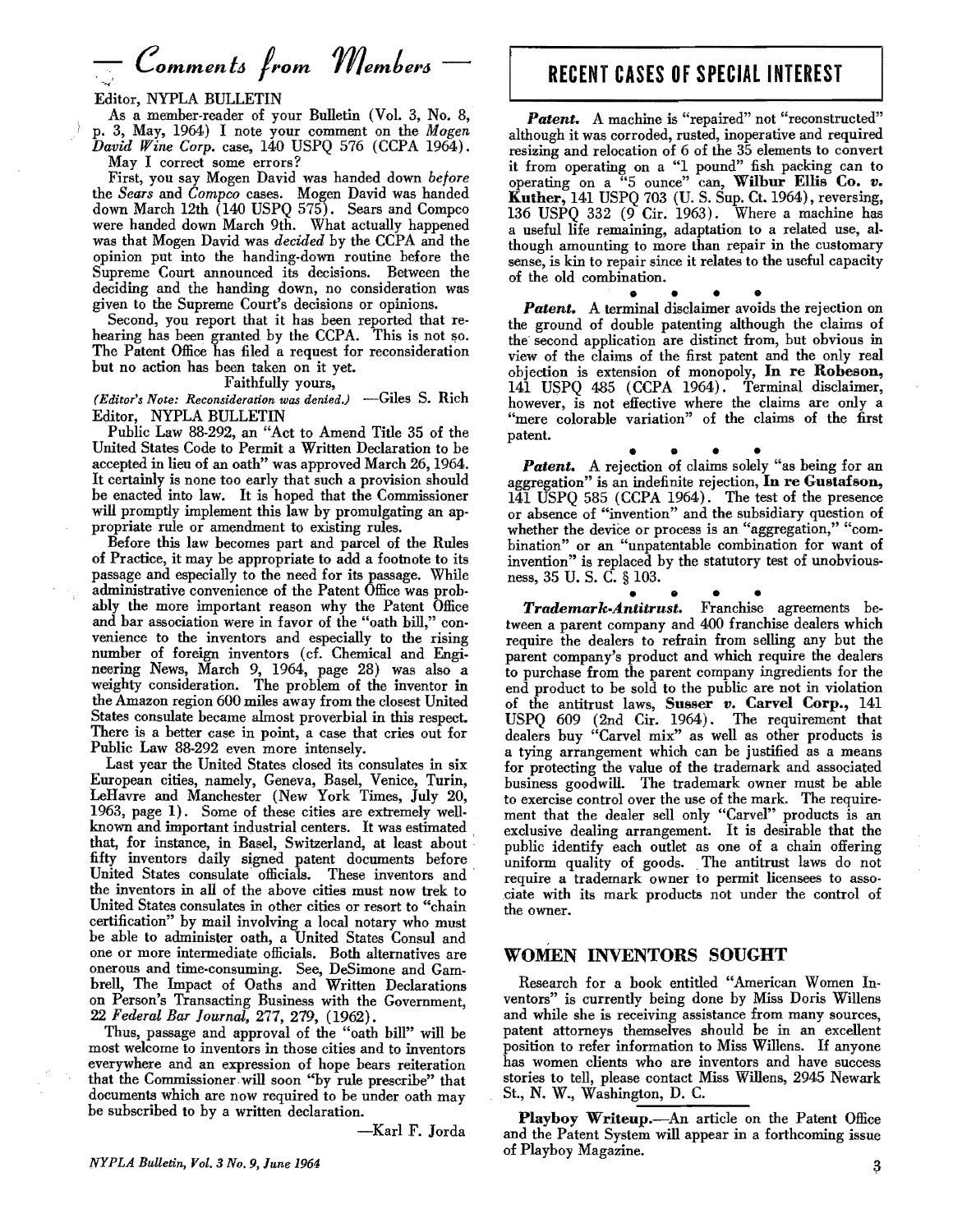#### SPECIAL PATENT JUDGES SUGGESTED

In an article entitled *"Special Judges for Patent Cases"*  50 ABA Journal 475, May, 1964, Emanuel R. Posnack, Esq. of our Association suggests that technically trained triers of fact in district courts are needed because of the increased complexity of modern patent suits. refers to Judge Wyzanski's recent statement in *Nyyssone* v. *Bendix,* 137 USPQ 853, 860 (1963) that "a judgment by a layman in a field of advanced technology is less likely to reflect original thought or expression than a deliberate, informed, conscientious choice between proffered courses of action." He notes that the increasingly complex patent cases arrive at a time when the federal judiciary is already overburdened.

Judge Hand's Alternative Suggestion. In 1955, the late Judge Learned Hand offered some remarks concerning the desirability of a somewhat different special court of patent appeals. *Hearings, American Patent System, Senate Subcommittee on Patents, Trademarks and Copyrights* (84th Cong. 1955), p. 132:

"I think it might be desirable to have one court of patent appeals provided, with this proviso, 'and I for myself would regard it as absolutely critical, that is, that it should be a rotating court. I do not want to have a court of specialists, because we all get in love with ourselves.

And courts are particularly of that kind, as you know, although you may not be willing to say so. But it is true. And if you get a court of experts you will get out of line. I think that was Mr. Fish's idea. He was in his day perhaps the head of the patent bar. He thought of a single court of patent appeals, that it would be good.

Perhaps it would be too much work for one. But, anyway, providing the assignments were only for a period of time, so that you would not get arterial sclerosis, which we all are in danger of."

Mr. Fish had stated: "I have never heard one single reason advanced by anybody that seemed worthy of con-<br>sideration against this Court of Patent Appeals." Senate sideration against this Court of Patent Appeals." *Subcommittee on Patents, Trademarks and Copyrights, Study No. 20, "Single Court of Patent Appeals-A Legislative History"* (1959) p. 21.

# CHANGES IN INTERFERENCE PRACTICE PROPOSED

On Tuesday evening, April 28, 1964, a capacity aut-.·' ence attended a NYPLA Forum meeting at the Hotel Piccadilly to hear three speakers present their views on proposed revisions in the Rules of Practice for interferences. The speakers panel included Dean Laurence of Laurence & Laurence, Washington, D. c., William R. Woodward of the Western Electric Company and Edwin L. Reynolds, First Assistant Commissioner of Patents. Harry R. Pugh, Jr., then NYPLA First Vice President, introduced the speakers.

Liberalizing Counts Proposed. Mr. Woodward's discussion focused on a proposal for liberalizing the pro· cedures for setting up interferences on the basis of similar, not necessarily identical claims. Contrary to present practice where the parties argue at length over the interference issue to get broad counts, he proposed that the patties be permitted to have different claims in inter· ference so long as they are not patentably distinct, i.e., so long as one would be properly rejected as not unobvious in view of the other.

Liberalizing Discovery Advocated. Emphasizing the problem of the junior party who is anxious to terminate the interference for commercial reasons, Mr. Laurence proposed that liberalization of discovery proceedings will give the attorneys an opportunity to judge each others proofs as basis for settlement or concession without the need for time consuming and expensive testimony taking which is now necessary to develop this information.

Limitations in Proposed Changes. Commissioner Reynolds endorsed the proposed discovery proceedings if the parties went to the District Court first, but suggested that under present law the Patent Office would have to handle the discovery through the Board of Interference Examiners. A generally similar practice was tried in trademark work some five years ago and found to be unworkable from the viewpoint of the Patent Office. Mr. Reynolds also questioned the aspect of the proposed changes which would appear to permit the Motion Period to run concurrently with the discovery proceeding, thus resulting in possible dissolution by motion with a needless waste of the effort involved in the discovery proceeding.

# Judge Rich Receives Kettering Award-Discusses "Patentability"

The George Washington Patent Foundation has selected the *Honorable Giles* S. *Rich* of the Court of Customs and Patent Appeals as the recipient of its 1963 annual Charles F. Kettering award.

The award recognizes outstanding work in the patent, trademark and copyright fields. The presentation was made on June 18, 1964, at the 8th Annual Public Confer· ence of the *Patent, Trademark and Copyright Research Institute of the George Washington University.* 

Judge Giles S. Rich received his B.S. degree from Harvard University and his L.L.B. degree in 1929 from Columbia University. He served as president of NYPLA in 1950-51 and practiced patent law until he was appointed in 1956 by President Eisenhower to the U. S. Court of Customs and Patent Appeals. Judge Rich had been one of the draftsmen of the Patent Law of 1952, and it was a most happy circumstance that made him now one of the interpreters of that law on the Bench.

The BULLETIN, which has received much encourage-

ment from Judge Rich, now adds its enthusiastic applause to the choice made by the Foundation.

Legislative Intent Considered. In his acceptance address entitled *"The Vague Concept of 'Invention' as Replaced by* § *103 of the* 1952 *Patent Act,"* Judge Rich recalled the legislative background with particular reference to the intent of eliminating the requirement of "invention." The real vice or inadequacy of the judgemade requirement for invention was its immeasurable character. "It left every judge practically scot.free to decide this often controlling factor according to his per· sonal philosophy of what inventions should be patented. . . .<sup>5</sup> Section 103 was a "statement of something to take the place of this concept."

Judge Rich's speech will appear in a forthcoming Conference Number edition of the Institute's *Patent, Trademark, and Copyright Journal of Research and Education* and is basic reading for all concerned with the interpretation of § 103 of the Patent Act.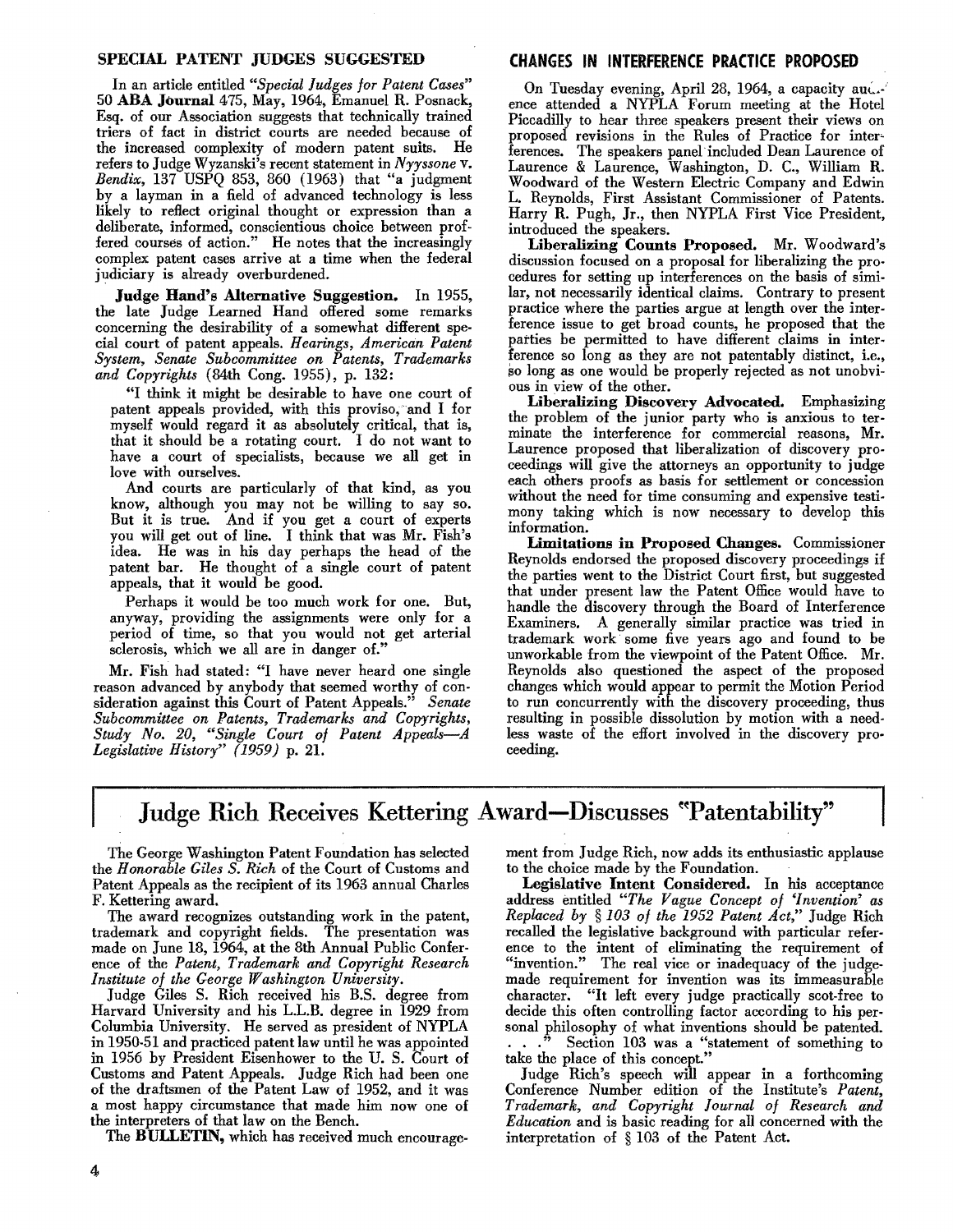# Harry R. Pugh, Jr. Elected NYPLA President

Harry R. Pugh, Jr. was elected President of The NYPLA at the Annual Meeting on May 28, 1964. Other elections were John N. Cooper, First Vice President; Albert C. Johnston, Second Vice President; Edward Halle, Third Vice President; Alfred L. Haffner, Jr., Secretary; and Albert C. Nolte, Treasurer.

Elected Governors for three· year terms were Henry E. Sharpe, Robert Osann, and William R. Woodward. The Nominating Committee for the coming year consists of Ralph L. Chappell, Chairman, Granville M. Brumbaugh, George S. Hastings, Sylvester J. Liddy and Albert C. Nolte, Jr.

Mr. Pugh was born in 1911 in Charters, Kentucky and grew up in Charleston, West Virginia. He received a Bachelor of Science degree from the University of Virginia in 1933 and an LL.B. from the Yale Law School in 1936.

Mr. Pugh is a partner at Fish, Richardson & Neave, with which firm he has been associated since graduation from Law School. In addition to membership in our Association, he is a member of Phi Beta Kappa, Phi Delta Phi, the American Bar Association, the Association of the Bar of the City of New York, the American Patent Law Association, and the American College of Trial Lawyers.

Mr. Pugh resides in Darien, Connecticut, with his wife and three daughters.



Henry E. Sharpe Frank W. Ford, Jr.

# MESSAGE FROM RETIRING PRESIDENT CHAPPELL

I am gratified to have had the honor of serving as president of the New York Patent Law Association.

I have had the pleasure of working closely with the members of the Board who have all cooperated to make possible constructive and cohesive action. The various committees have really given of themselves, all demonstrating that the Association is a well organized unit.

I would like to extend my thanks and sincere appreciation to each of the officers and members of the board and to each chairman and each committeeman and also each member for the hard work and fine cooperation which has, I believe, made this last year a success.

I know my successor will find the same fine cooperation and energy at his disposal. If he derives half as much pleasure as I did, he will have it in ample measure.

-Ralph L. Chappell



NYPLA President Chappell, *left,* hands reign of office to President·elect Pugh at the NYPLA Annual Meeting.

# JOTTINGS ON THE ANNUAL MEETING

Before transferring the President's Gavel to Harry R. Pugh, President Chappell reviewed the activities of the Association during the past year.

Senator McClellan's statement of general aims in connection with Government Patent Policy was endorsed by the NYPLA with specific recommendations for changes. 000 We supported the Design Protection Bill and favored salary increases for judges.  $\bullet \bullet \bullet$  We favored the reforms in the CCPA with respect to reasons for appeal and opposed Court of Claims legislation narrowing the definition of ownership.  $\bullet \bullet \bullet \mathbf{W}$ e gave extended consideration to the naming of a new Commissioner of Patents, but took no action.  $\bullet \bullet \bullet$  The NYPLA BULLETIN has achieved such recognition and so many requests for it have been received from persons outside of the NYPLA, that an individual subscription rate has been provided for non-members.  $\bullet \bullet \bullet$  Henry E. Sharpe was given a silver cigarette box having an engraved masthead of the first BULLETIN as expressing the Association's appreciation for his initiation and development of the BULLETIN. He was also elected to Board of Governors.  $\bullet \bullet \bullet$  Retiring Secretary Frank W. Ford, Jr. was also given an engraved silver cigarette box expressing the Association's gratitude for past services rendered in handling the secretarial matters of the Association. . . Albert Nolte, Treasurer reported that the finances are in excellent condition.  $\bullet \bullet \bullet$  Alan Latman was guardedly optimistic in predicting the passage of the Design Protection Bill. . . Eric Waters reported on the many new laws concerning foreign patents and the Common Market.  $\bullet \bullet \bullet$  Robert Osann for the Committee on Public Information and Education announced that the Association's second annual award for an outstanding law review article on patents, trademarks and copyrights was being given to Douglas S. Liebhafsky for his article in 38 *N. Y. U. Law Rev. 324*  (April, 1963) entitled "Industrial Secrets and the Skilled Employee," The \$150 award was given to Mr. Liebhafsky after the dinner by President Pugh.

All Committee Reports will appear in full text in the forthcoming Yearbook.